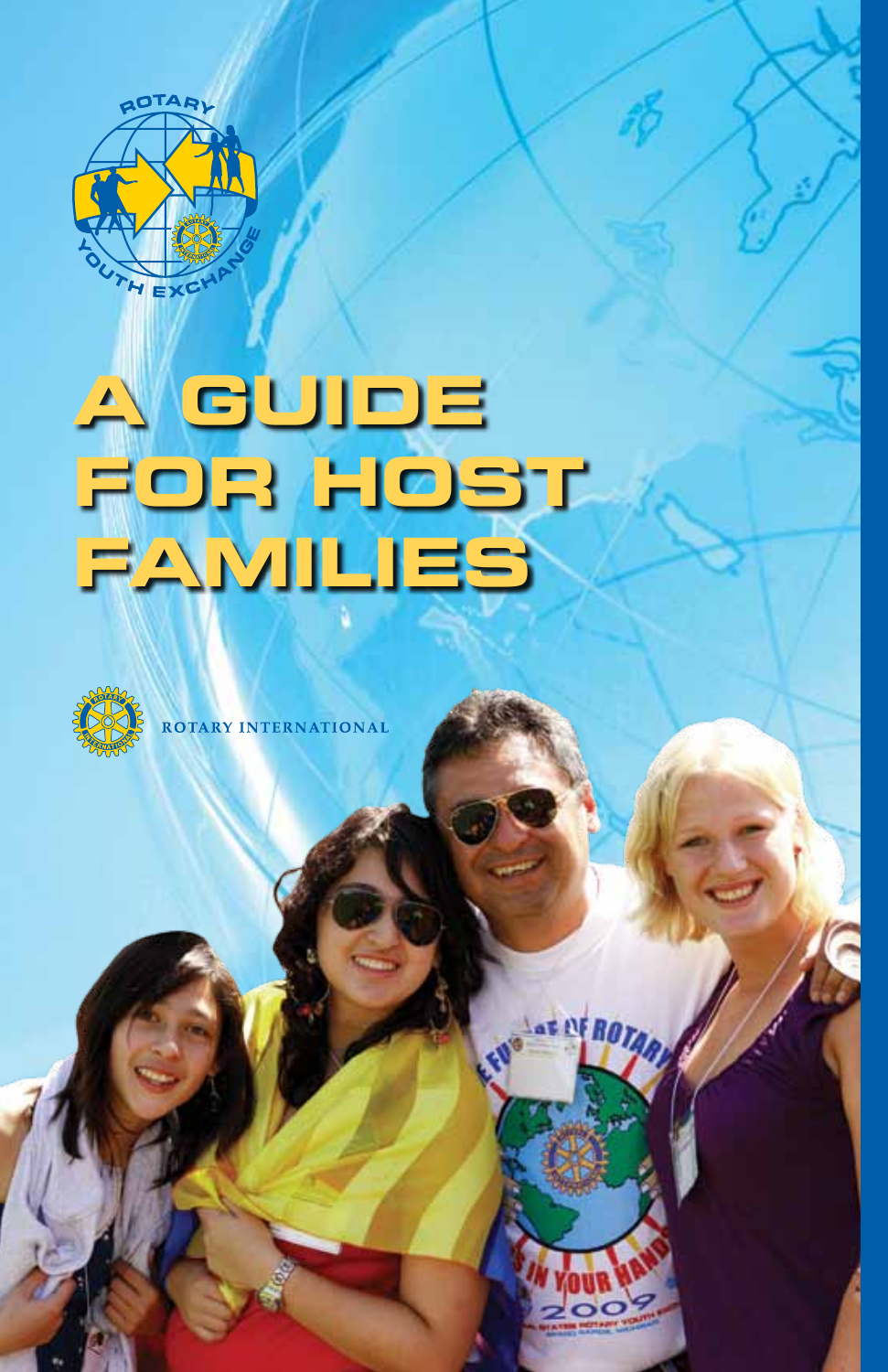#### **Definitions**

#### **Outbound student**

A term applied by sending districts to students they support for an exchange in another country.

#### **Inbound student**

A term applied by host districts to students they receive from another country for an exchange.

#### **Sending district**

The Rotary district in the student's home country that facilitates the exchange to another country.

#### **Host district**

The Rotary district that receives a student from another country. Host families work closely with the host district.

#### **Host club**

The Rotary club that supports the student during the course of the exchange.

#### **Host counselor**

Member of the host club appointed to serve as the exchange student's main contact with the club and to act as a liaison between the student, club, host family, and community. This individual must not be a member of the student's host family.

#### **Youth Exchange officer**

A Rotarian appointed or elected to hold an office on a district or club Youth Exchange committee. Selected by the district governor, the district Youth Exchange chair oversees activity related to the program throughout an entire district.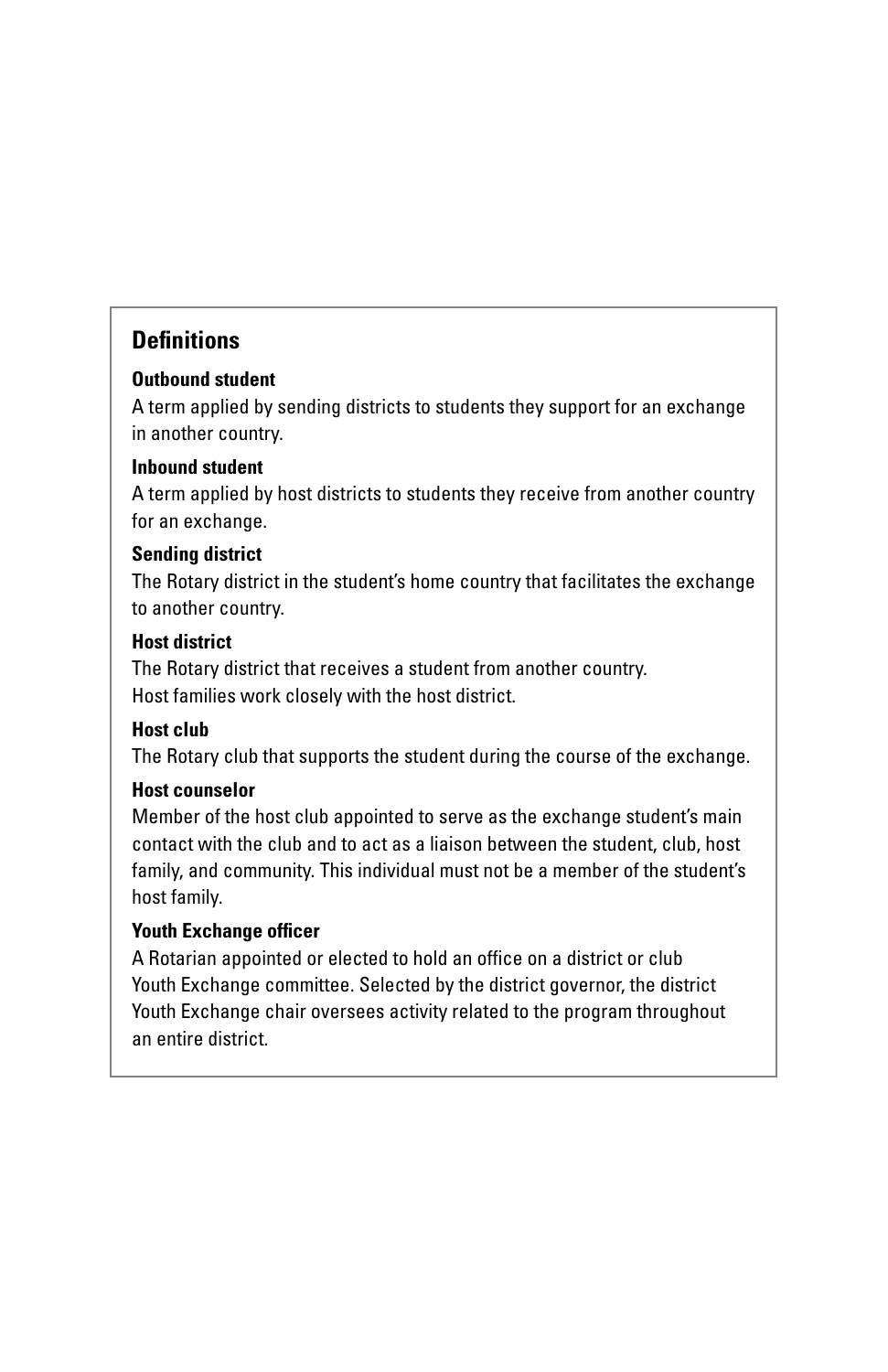# **Contents**

| Introduction                                | 3  |
|---------------------------------------------|----|
| Rotary and the Youth Exchange Program       | 4  |
| Requirements of the Host Family             | 6. |
| <b>Youth Exchange Students</b>              | 8  |
| The Roles of the Host and Sending Districts | 14 |
| <b>Youth Protection</b>                     | 16 |
| How to Apply to Be a Host Family            | 16 |

*This guide serves as a general introduction to Rotary Youth Exchange and provides an overview of host family expectations and responsibilities. Detailed information should be covered during orientation sessions arranged by local Rotarians. It is recommended that you attend all sessions to fully understand the integral role of the host family in the Youth Exchange program.*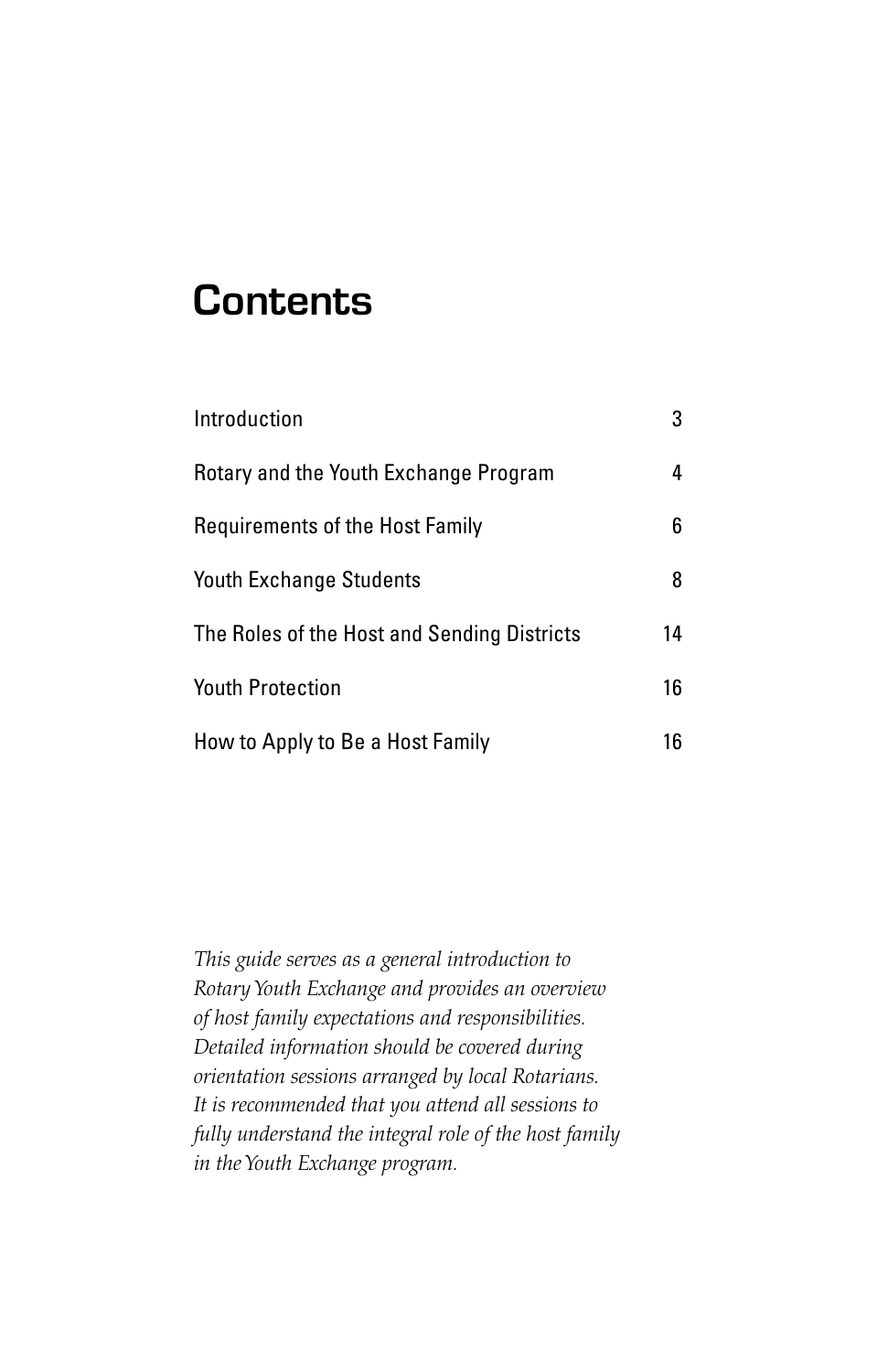# Introduction

A host family is a vital part of the cultural exchange, immersing the student in a variety of activities while in the host country. The host family plays a large role in offering the student a view of another country and gains the opportunity to learn about a new culture from a young leader. The following information will help prepare host families willing to explore the challenge of welcoming a student into their home for a meaningful exchange.

Hosting is a tremendous experience in which you can share in a young person's hopes and dreams and develop a lifelong connection with a student and family from another country. It can be challenging to help a young person transition to a new culture and ease into the surroundings but the rewards are immeasurable.

Host families in the Youth Exchange program come in all shapes and sizes. They can be Rotarians or non-Rotarians, and may include young children, older children, or no children at all.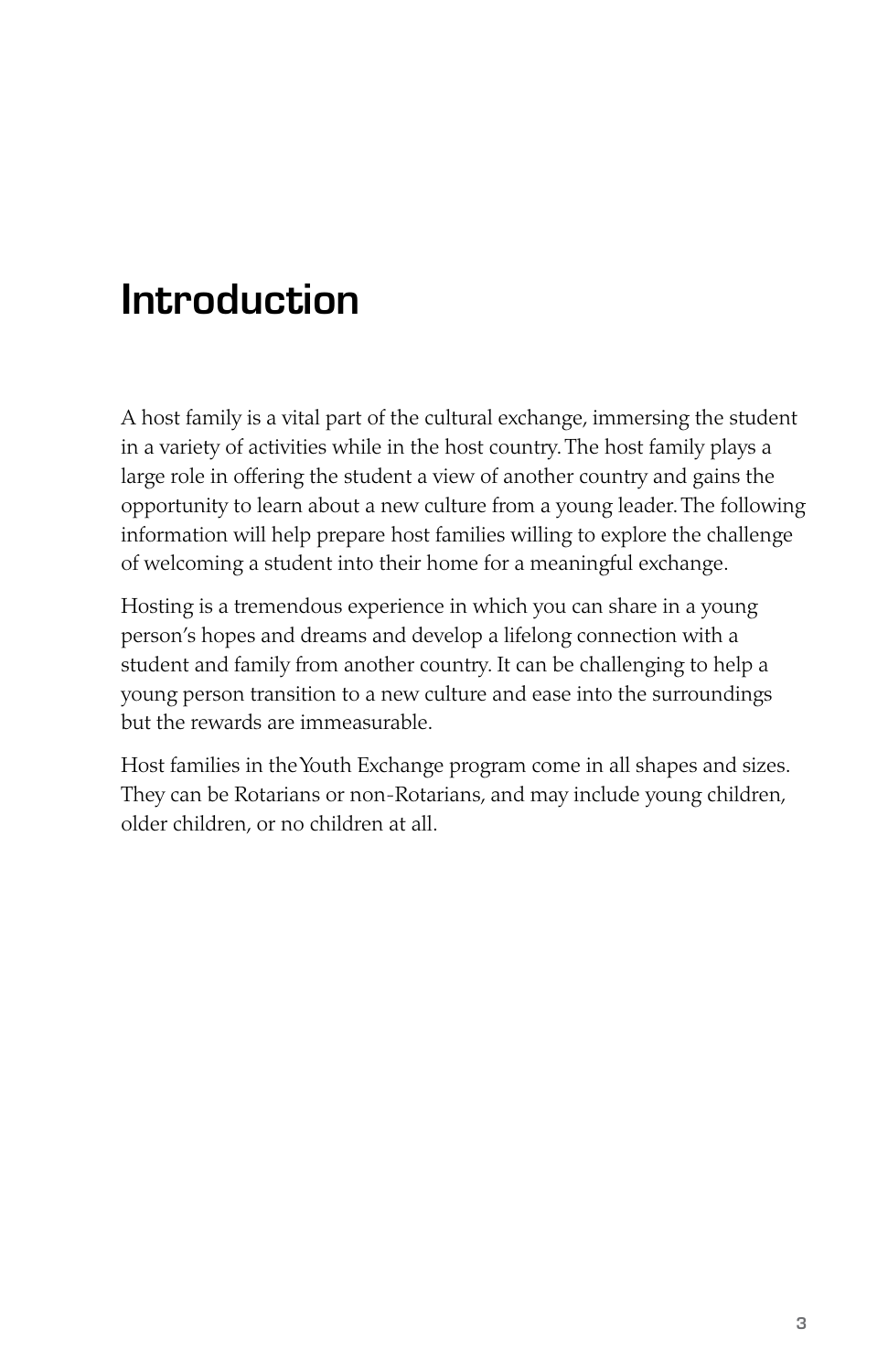# Rotary and the Youth Exchange program



### What is Rotary?

Rotary clubs are service organizations that strive to improve the quality of life in their communities, promote high ethical standards in all vocations, and help build goodwill and peace.

There are over 33,000 Rotary clubs in the world. Club members, called Rotarians, are business, professional, and community leaders who volunteer their time and talents to serve others. Rotary Youth Exchange is one of their service activities.

A district is a group of Rotary clubs that are linked for administrative purposes. Sometimes districts join together to form multidistricts that coordinate exchanges in a larger geographic area.

Rotary International, as the association of Rotary clubs throughout the world, encourages clubs and districts to undertake Youth Exchange activities and offers support through publications and administration relevant to every Rotary district. Districts operate their Youth Exchange programs independently of RI but within a policy framework that supports student safety and well being.

The Youth Exchange program is distinctive because it is operated completely by volunteers around the world. Each district arranges its own exchanges with other districts. Host families are screened, interviewed, selected, and supported by their respective club or district. As a host family, you should be in close contact with members of your local Rotary club and district.

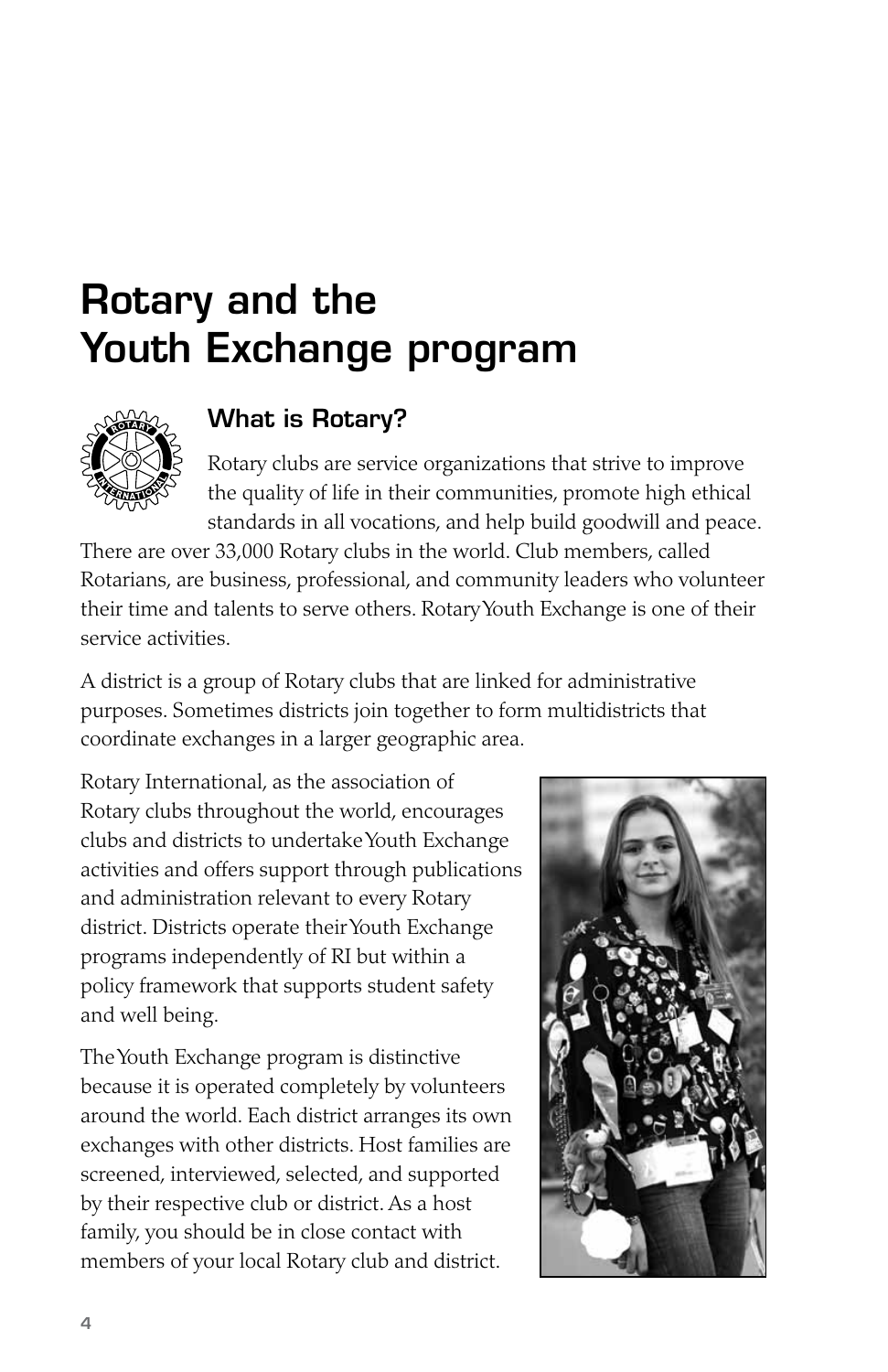



### What is Youth Exchange?

Each year, about 8,000 students from over 100 countries and geographical areas participate in exchanges through the Youth Exchange program. There are three types of exchanges:

- **Long-term:** This exchange is open to students ages 15-19 and usually lasts 10-12 months. The student lives with more than one family in the host country and is required to attend school. Long-term exchanges may be extended to include all or part of the holiday/vacation periods immediately before or after the academic year.
- **Short-term:** This exchange is open to students ages 15-19 and ranges from several days to several weeks. It often takes place when school is not in session, and usually does not include an academic program. Short-term exchanges typically involve a Rotary district-organized exchange of a son or daughter between two families, but they may also take the form of international youth camps or tours that bring together groups of students from many countries.
- **New Generations:** This specialized short-term exchange lasts from three weeks to three months and is open to young people ages 18-25. This program may include a vocational element.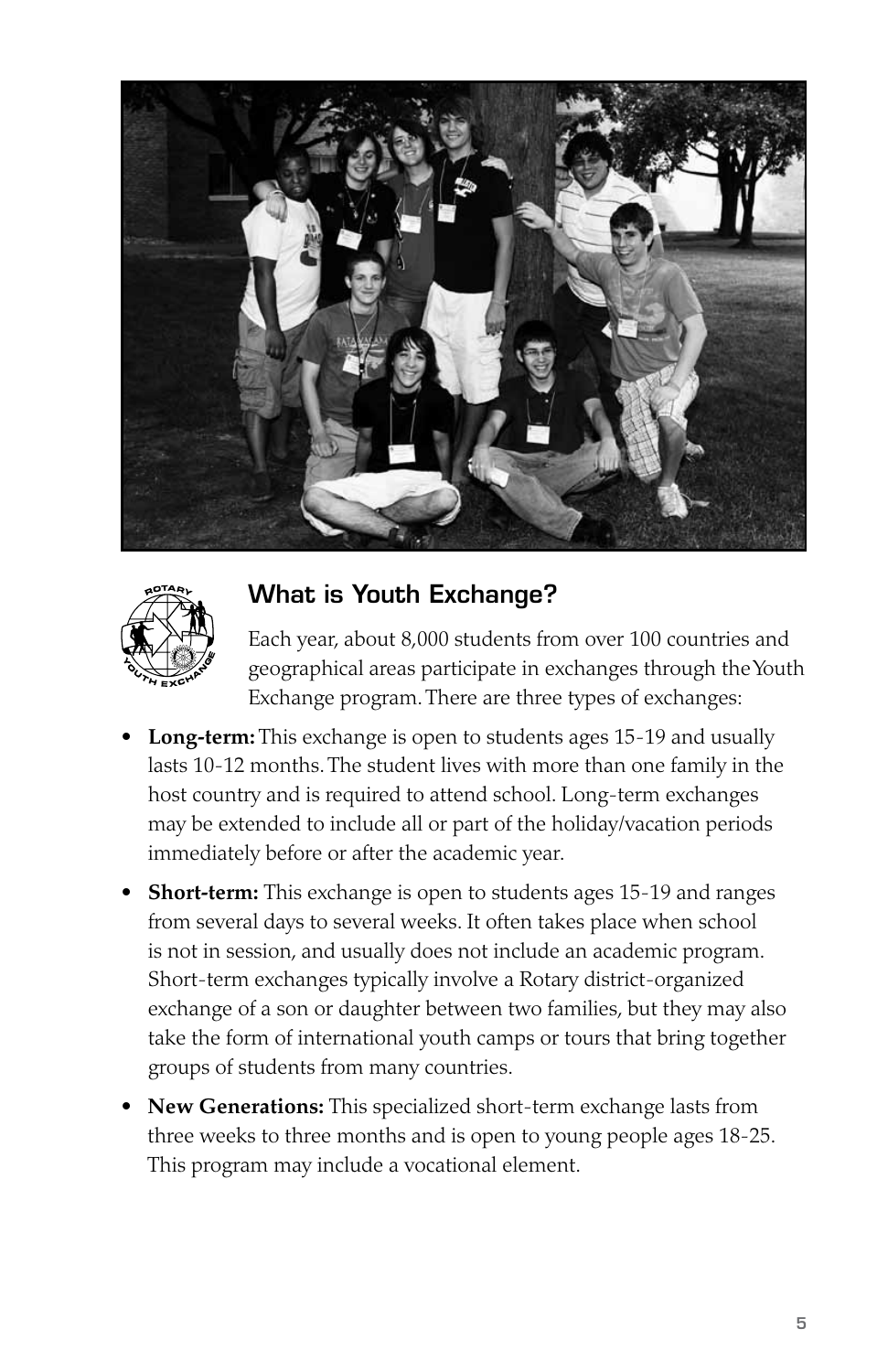# Requirements of the host family

### What is expected of a host family?

Hosting a student can be an extremely rewarding experience for everyone in the family, yet it is a role that requires a lot of responsibility. Host families are to meet the following expectations:

#### Before the student arrives

- Participate in training and orientation sessions offered by the club or district.
- Establish communication with the student.
- Understand the program rules that the student must follow.
- Know how to contact key Rotarians involved in Youth Exchange and community services in case of an emergency.

#### During the exchange

- Provide a safe and welcoming environment for trust and friendship to develop between the student and your family.
- Support and make the student feel like a part of the family, with the same privileges and obligations.
- Gently encourage the student to learn and adopt most of the ways of your household.
- Provide room and board for the student. All students must have their own bed. If the student must share a room, it should be with a child of the same gender and similar age.
- Provide a place in the home where the student may study in private.
- Recognize the student's birthday and other special occasions.
- Ensure the student knows how to contact family members, friends, and other support networks.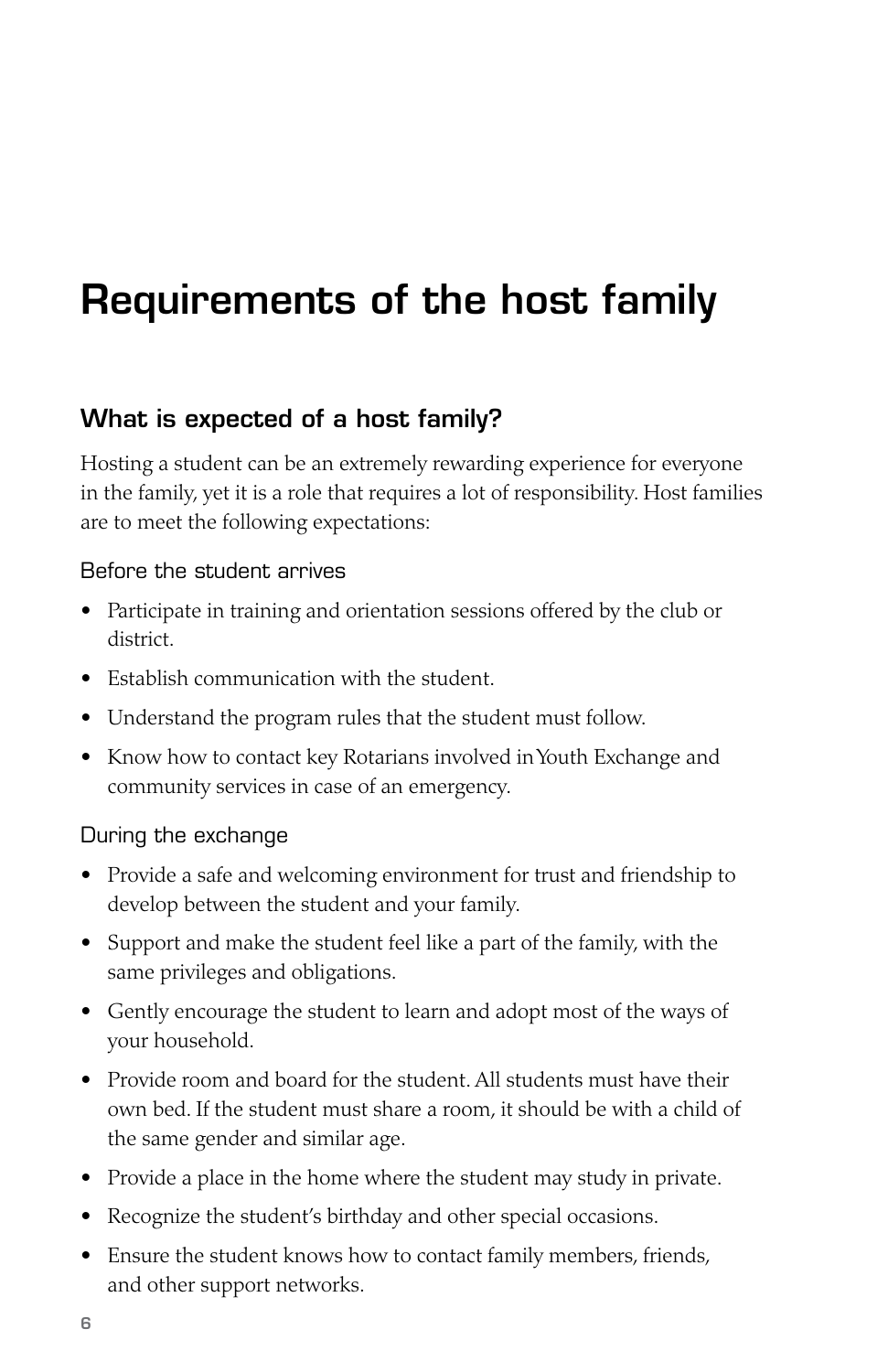- In case of an emergency, know how to access and use the student's travel insurance policy.
- Voice any concerns and questions regarding the student to the Rotarian host counselor, including serious homesickness, difficulty adapting to family life or school, or illness.
- Maintain close contact with the host club, and address problems and concerns quickly.
- Exercise supervisory and parental responsibility to ensure the student's well being.
- Encourage involvement in community life by introducing the student to neighbors, friends, and local groups.
- Teach the student about the local culture, and learn about the student's culture.
- Advise the student about matters related to school, family, community functions, and friendship.

# How long will the student be living with my family?

Most long-term exchange students live with two or three host families during their exchange. This means the student may live with you for anywhere between three and six months.

# Are host families paid?

No. However, in some countries, you may be entitled to a tax deduction. Please check with your government to see if you are eligible.

Some anxiety is to be expected if you have never hosted an exchange student. Be sure you are comfortable with the idea before committing to serve as a host family. If you have serious reservations, feel that you cannot meet your obligations, or do not have adequate answers to your questions, please contact a local Rotarian.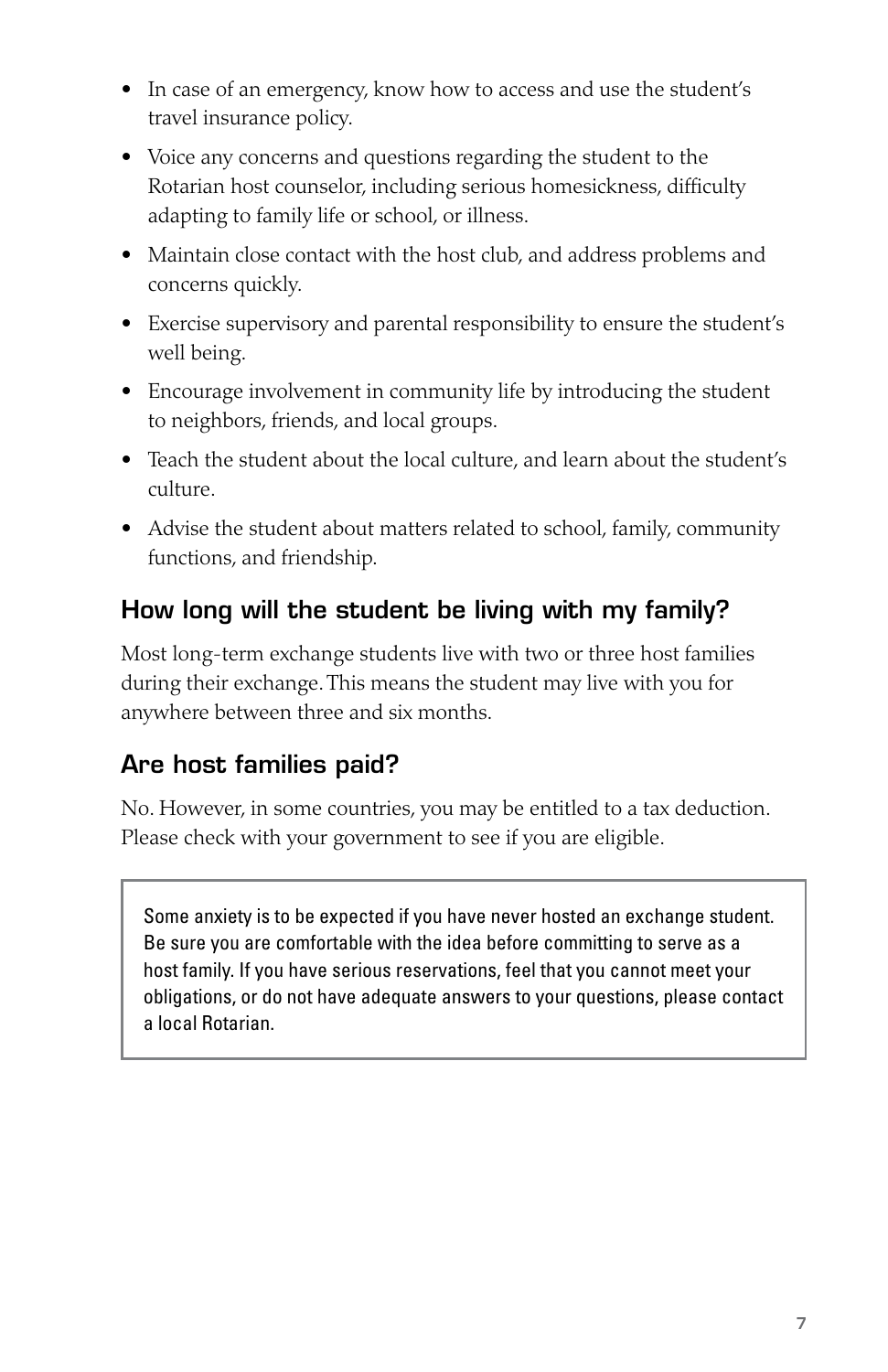# Youth Exchange Students

#### What rules are exchange students expected to follow?

Students are expected to

- • Learn and follow the family's rules
- Follow the local laws and customs in the exchange country
- Refrain from driving or operating a motorized vehicle of any kind
- Abide by Rotary International and district- and club-specific rules

District and club rules will be explained in orientation sessions. Host families are encouraged to establish rules and expectations early in areas such as:

- Normal household routines, including meal times, bedtimes, and study hours
- Curfews
- House keys
- Emergency procedures, including phone numbers
- Local transportation
- Snacks and meals
- • Religious practices
- Inviting friends home
- Phone and computer use

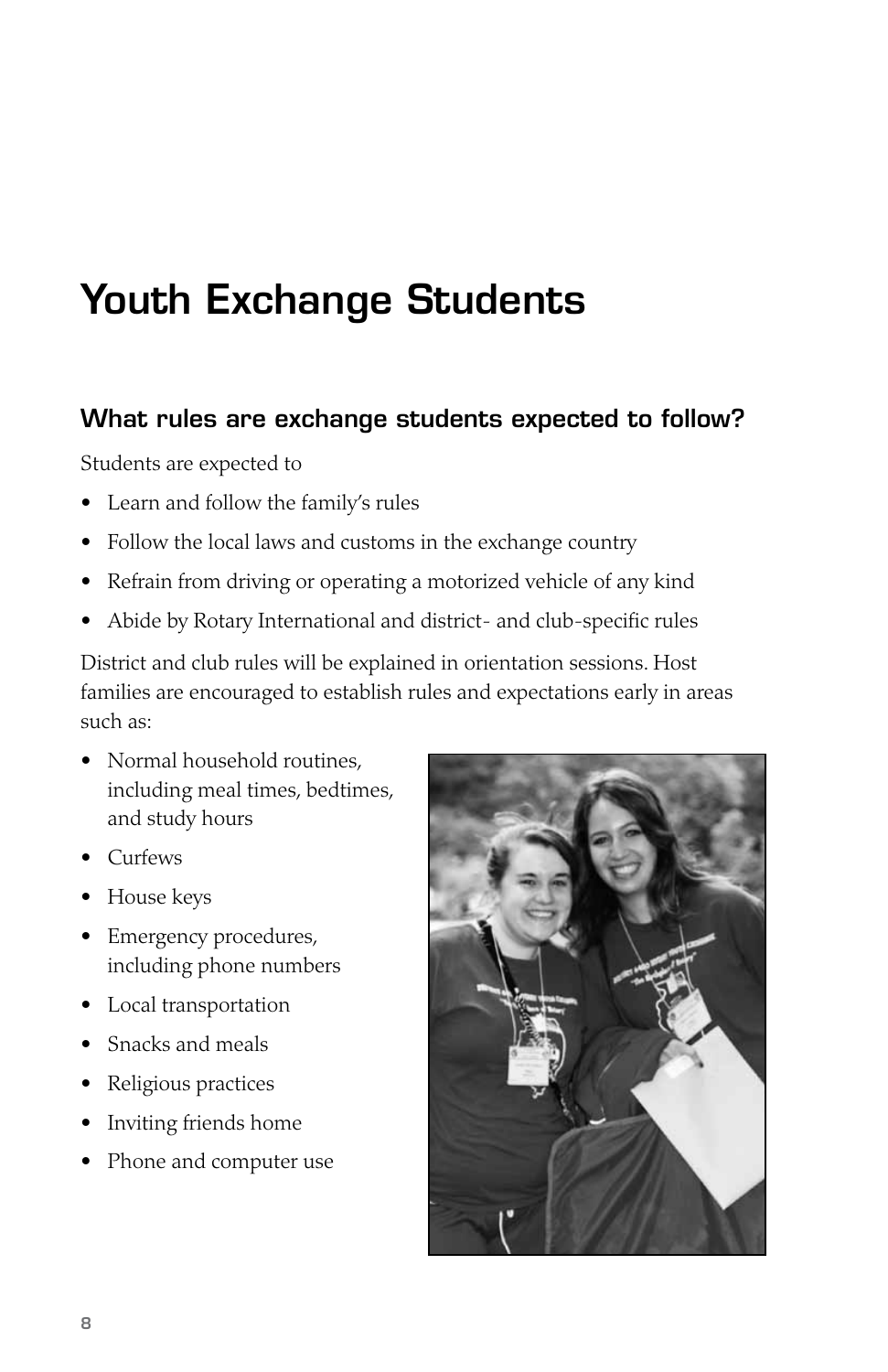

### What are the consequences if a student breaks a rule?

Within your home, you should set consequences for the exchange student as you would for your own child. Make sure that the rules and consequences are very clear to the student. If problems arise or a student breaks a rule, it is the responsibility of the host family to contact the club or district Youth Exchange officer to share any major issues that arise. In extreme cases, the host club and district may decide that it is best for the student to return home early. The final decision regarding a student's early return is made by the governor of the host district in consultation with the district Youth Exchange committee.

### What is my role with the exchange student's school?

All long-term exchanges require students to attend a full academic program. As the host family, you are expected to ensure that the student becomes acclimated to a new school. Understand that the student may be coming from a vastly different educational system and may need some guidance about local school procedures. For this reason, the first host family should consider visiting the school counselor with the student to tour the grounds and ensure that he or she is comfortable with the class schedule.

Advise the student against taking a rigorous course load while adjusting to a new culture, language, and school. Make sure the student knows the way to and from school, transportation options, and the procedure for getting lunch.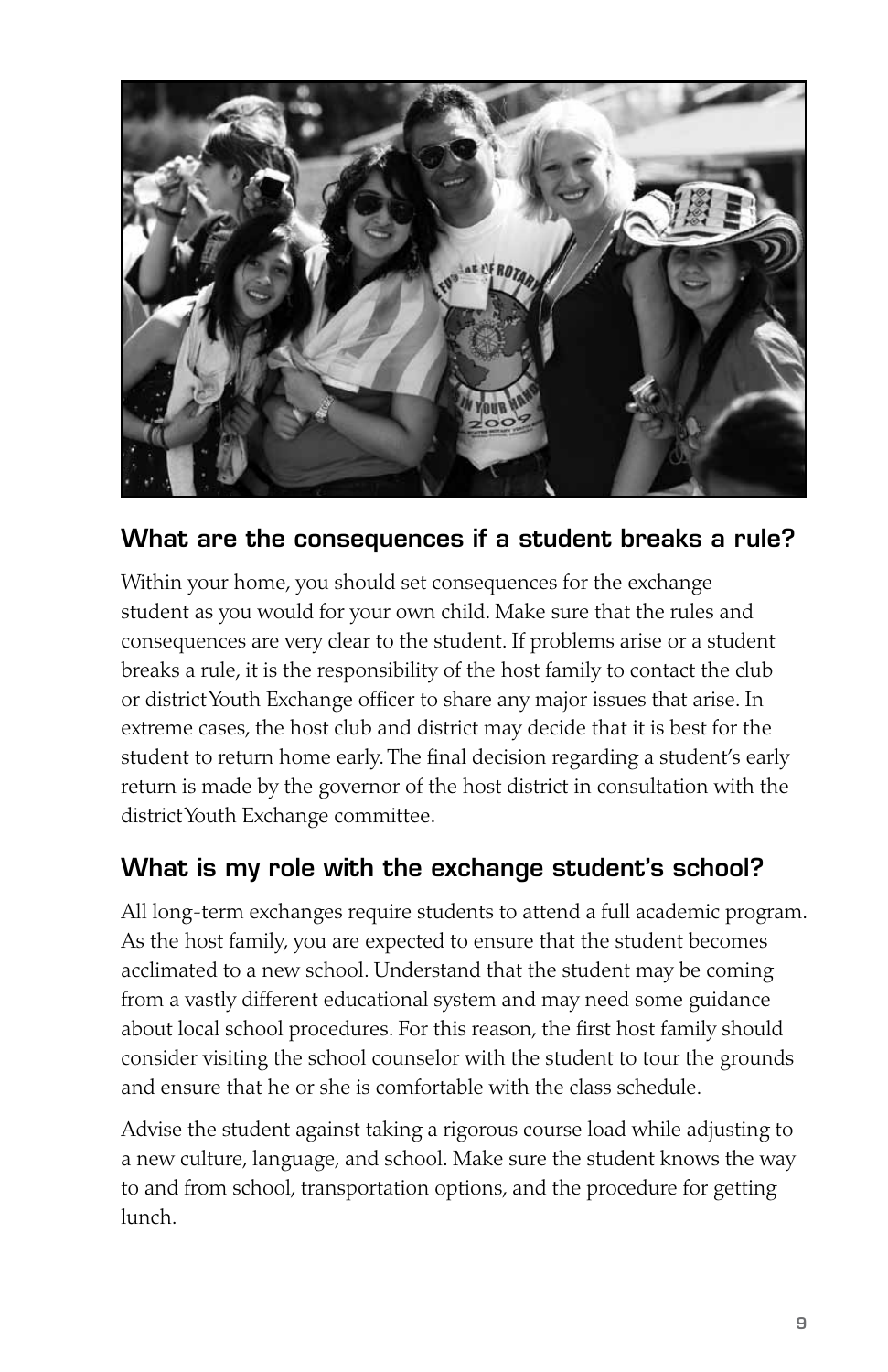#### **What challenges might the student experience during the exchange?**

- • Homesickness
- • Language difficulty
- • Challenges making new friends
- • Difficulty interpreting culture-specific social cues
- • Host-family conflicts
- • Different rules and expectations from their home
- • Various emotional difficulties

#### **How will I know when the student is facing these difficulties?**

- • Does not seem to be learning the language of the host country
- • Does not talk about new friends or positive activities
- Spends excessive time alone
- • Calls home frequently or spends too much time online
- • Becomes irritable or has angry outbursts
- • Becomes anxious or depressed
- Does not perform well in school

### **What should I do?**

- Talk to the student about the signs you are seeing.
- Ask open-ended questions, allowing the student to talk freely.
- Help the student find activities to become involved in.
- Offer or help arrange for additional language assistance.
- • Encourage the student to talk to the Rotarian host counselor.
- Notify the student's host counselor if the student is encountering any exceptional problems such as illness, significant difficulty adapting to the host family or school, anxieties about family matters, or serious homesickness.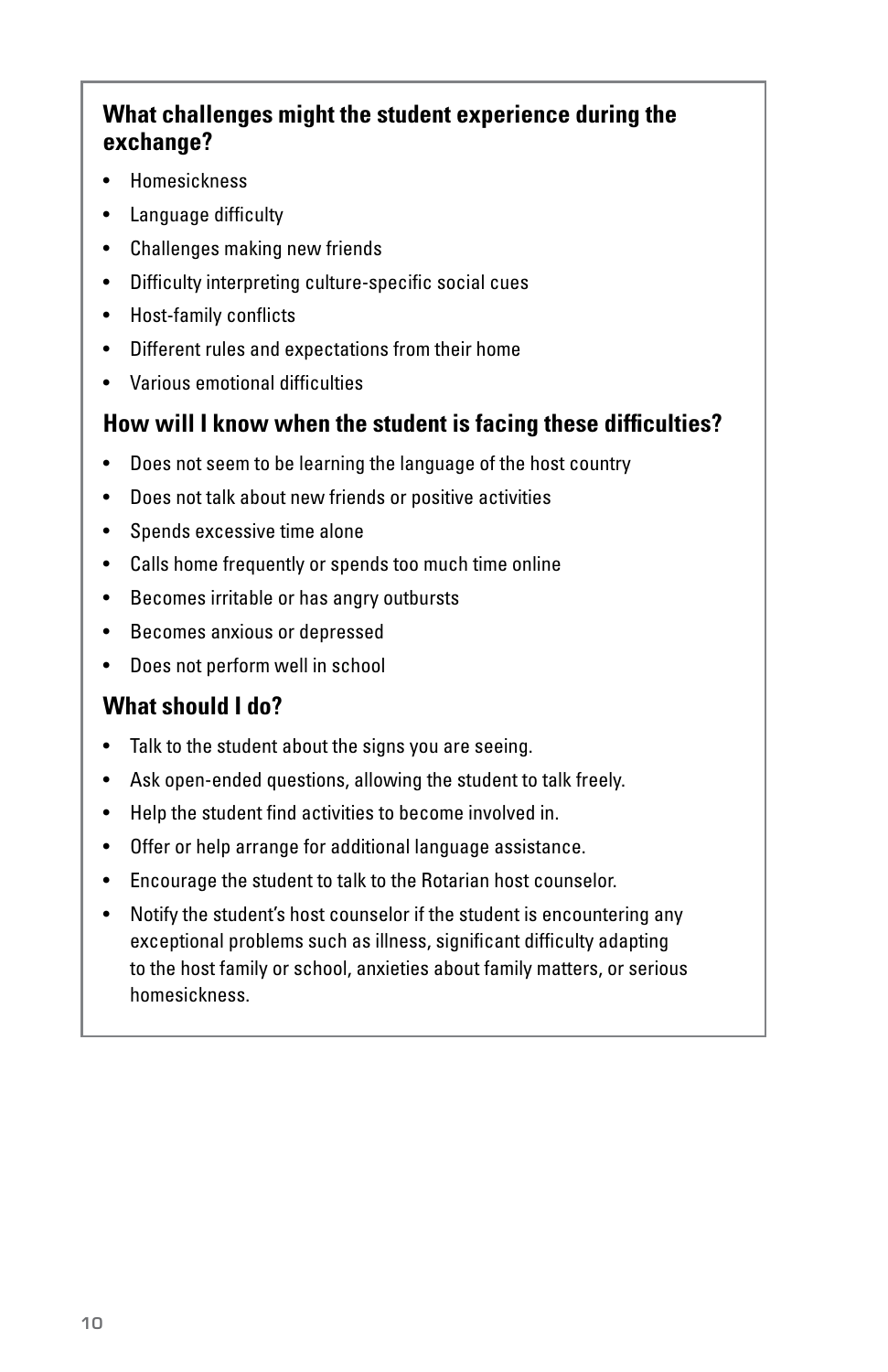### How are students selected?

Students who demonstrate flexibility and an open mind, have an above-average academic record, and are involved in community and extracurricular activities are encouraged to apply. All students who meet these qualifications, including children of Rotarians and candidates with disabilities, are urged to consider the program.

Though the application process varies from district to district, students generally apply through their local club and complete a series of written applications coupled with an interview process.

# What is covered during the student's orientation sessions?

The sending and host districts will provide orientation sessions for exchange students before and after their arrival in the host country. The goal of these sessions is to explain the program's expectations for the students and prepare them for their time abroad.

# What obligations do exchange students have to Rotary?

Students are expected to prioritize Rotary functions, such as club or district meetings, above other extracurricular and host family activities. They will be asked to give speeches at Rotary events detailing their exchange experiences. Host families may be invited to Rotary functions; your attendance may help the student feel more comfortable. Ask local Rotarians about the events your student is expected to attend, and ensure that the student prioritizes them.

### How can I best prepare to host a student?

Before the exchange, learn as much as you can about the student's culture, which may help prevent misunderstandings. Also, think about which aspects of your culture you would like to share with the student, such as types of food, entertainment, and local places of interest.

In addition, contact the student and his or her parents as soon as Rotarians provide the student's name and contact information. You may extend a welcome and tell them about your family. The student may also appreciate your input on what types of clothing to bring and information about your community.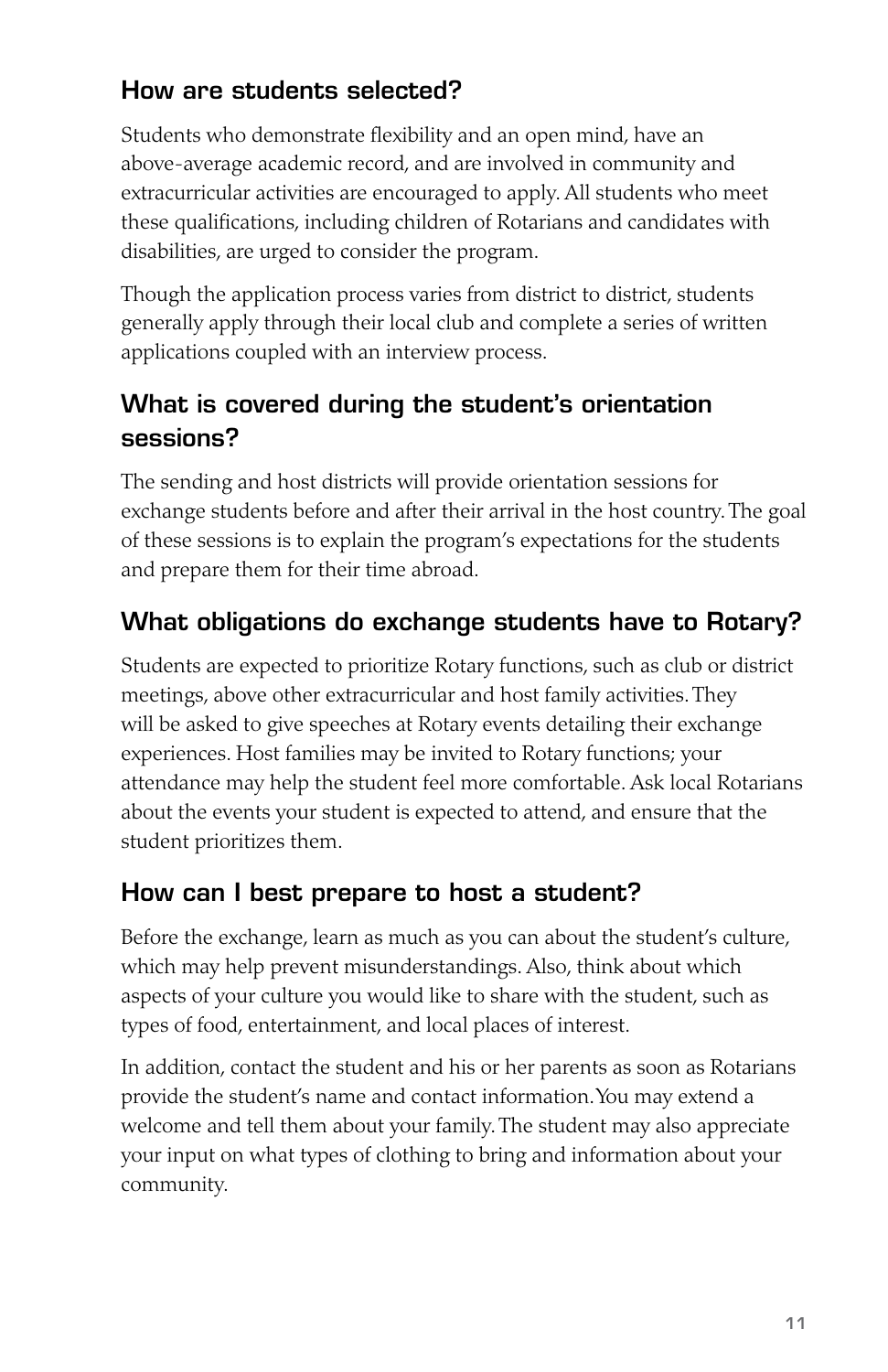

### How should I welcome the student into my country?

A member of the student's first host family should join Rotarians at the airport upon the student's arrival.

Many host families arrange an informal welcome party for the exchange student. Though students enjoy these gatherings as an excellent way to meet family friends and community members, consider holding this event at least a week after the student has arrived. Many students find it overwhelming to have a welcome party immediately after they get off the plane. The student may be very tired and need a few days to recover from jet lag.

Host families should be prepared to discuss household rules with their student. This conversation is often best accomplished using the "first-night questions" offered by many districts. Examples of these include "Should I wash my own clothes?"and"May I help myself to food and drink at any time, or should I ask first?" Some families expect everyone to share tasks such as bed making and house cleaning, while some do not. It is best to cover these issues soon after the student has arrived.

### What if the student doesn't speak my language well?

Most students have a basic knowledge of the host country's language, but book knowledge often does not prepare them for daily language use. Be open to potential misunderstandings and frustrations that may accompany communication with the student. Speak slowly, avoid using idioms, and be patient.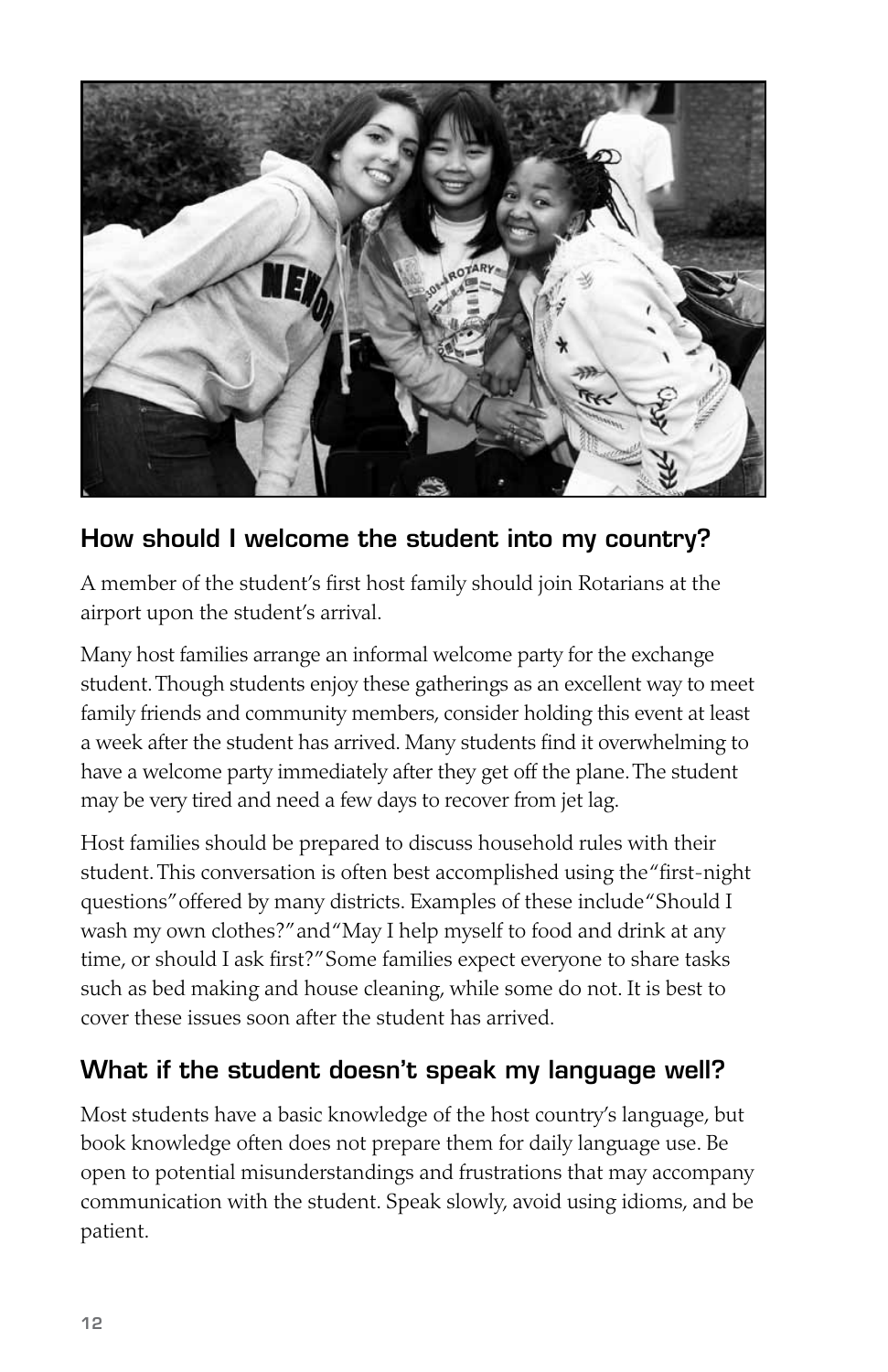Make sure that the student understands important information, such as household rules, school issues, and transportation options. Do not hesitate to ask the student to repeat information back to you, and encourage the student to ask for clarification. As you help conquer the language barrier, you will be able to take great pride in the student's accomplishments and will likely create an especially close bond that will last for many years.

# How can I help the student adapt to my country?

It is common for students and host families to have misconceptions of each other's cultures. What you may consider to be rude or unacceptable may be normal behavior in the student's culture and vice versa. It is important to communicate clearly with your exchange student about any cultural misunderstandings. Your district may also offer intercultural orientation to address such concerns.

Try to treat the student as a member of your family rather than as a guest. Also, think of how you would like your own child to be treated on an exchange, and implement these ideas in your home.

Host parents are encouraged to have students address them with an informal title, such as "mom"or "dad,"so they feel part of the family. Find a title that both you and the student are comfortable with. Developing a strong relationship will ensure a positive experience for everyone.

# How do I learn about my student's medical history and needs?

The host district will have the student's recent medical history with the application materials. You should be informed of any special medical needs, such as medications, allergies, dietary requirements, and prescription glasses or contact lenses.

Students are required to have their own medical insurance. Ask for a copy of this policy and any additional medical documentation to keep on file while the student is living with you. Host families are not responsible for exchange student medical expenses.

Students may have special dietary needs related to health, religion, or personal preference. Encourage them to try new foods, but always respect their preferences, and do not force foods upon them.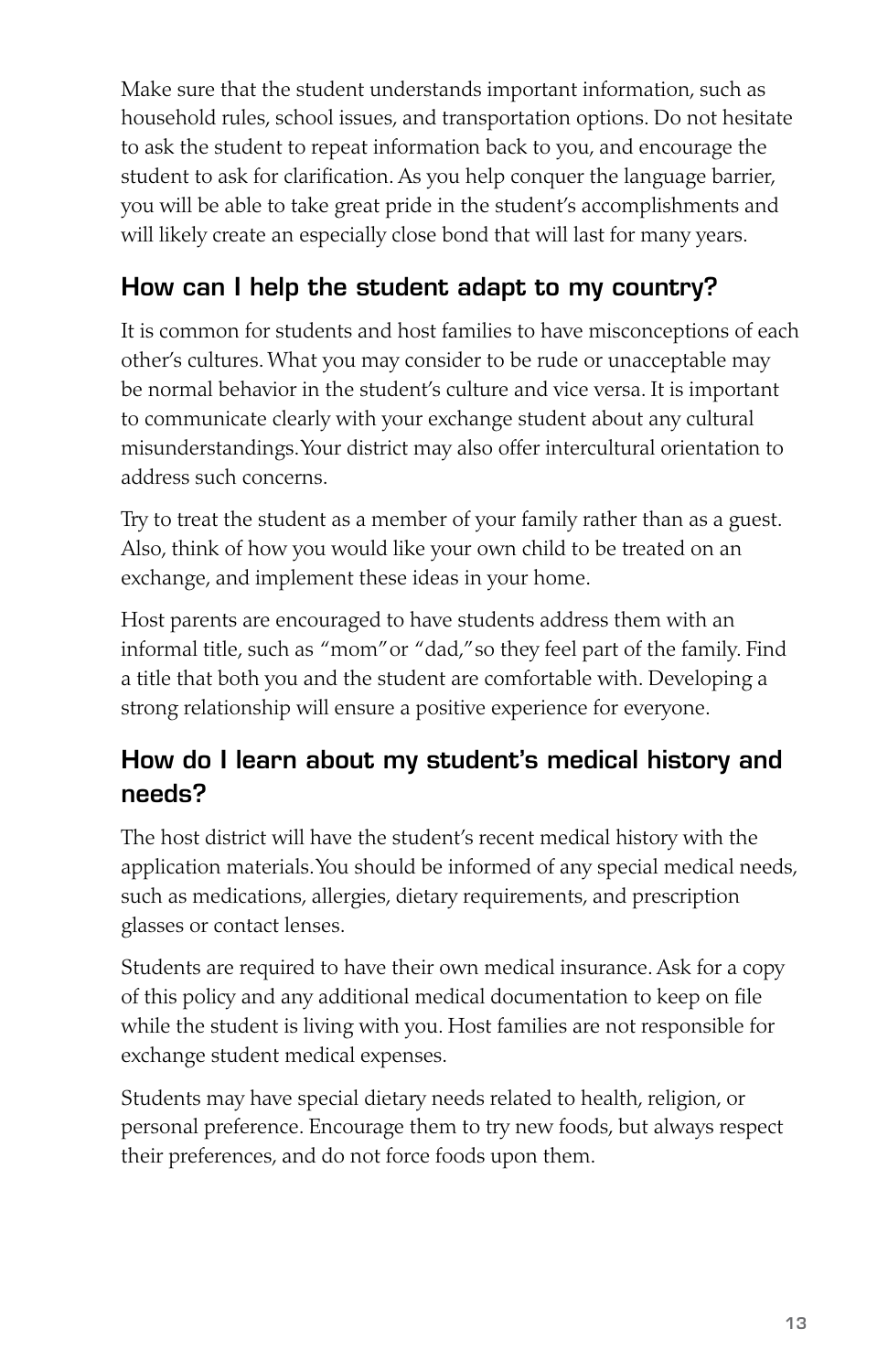# The roles of the host and sending districts

### What is the role of the sending district?

Once the student is accepted into the program, the sending district works with the host district to ensure a successful exchange experience. The Rotarians in the sending district will take care of the logistics that accompany the exchange. This includes but is not limited to

- Informing the host club or district of the student's travel itinerary
- Arranging an outbound orientation session for students and their parents, covering topics such as financial obligations, rules for the students, parental visits, insurance, what to expect while on the exchange, and preparing for return
- • Coordinating a debriefing session when the student returns from overseas

### What is the role of the host district?

The host district is responsible for locating, screening, and supporting host families while aiming to provide students with a positive experience abroad. Other responsibilities of the host district or club include:

#### Program administration

- Facilitating discussion of needs and expectations between the host family and the student
- • Arranging a monthly allowance for the student (on long-term exchanges only)
- Meeting with the host family in the home before and during the exchange to ensure the student's needs are being met
- Approving travel outside the district (Be aware that your student may have special visa restrictions for travel outside your country.)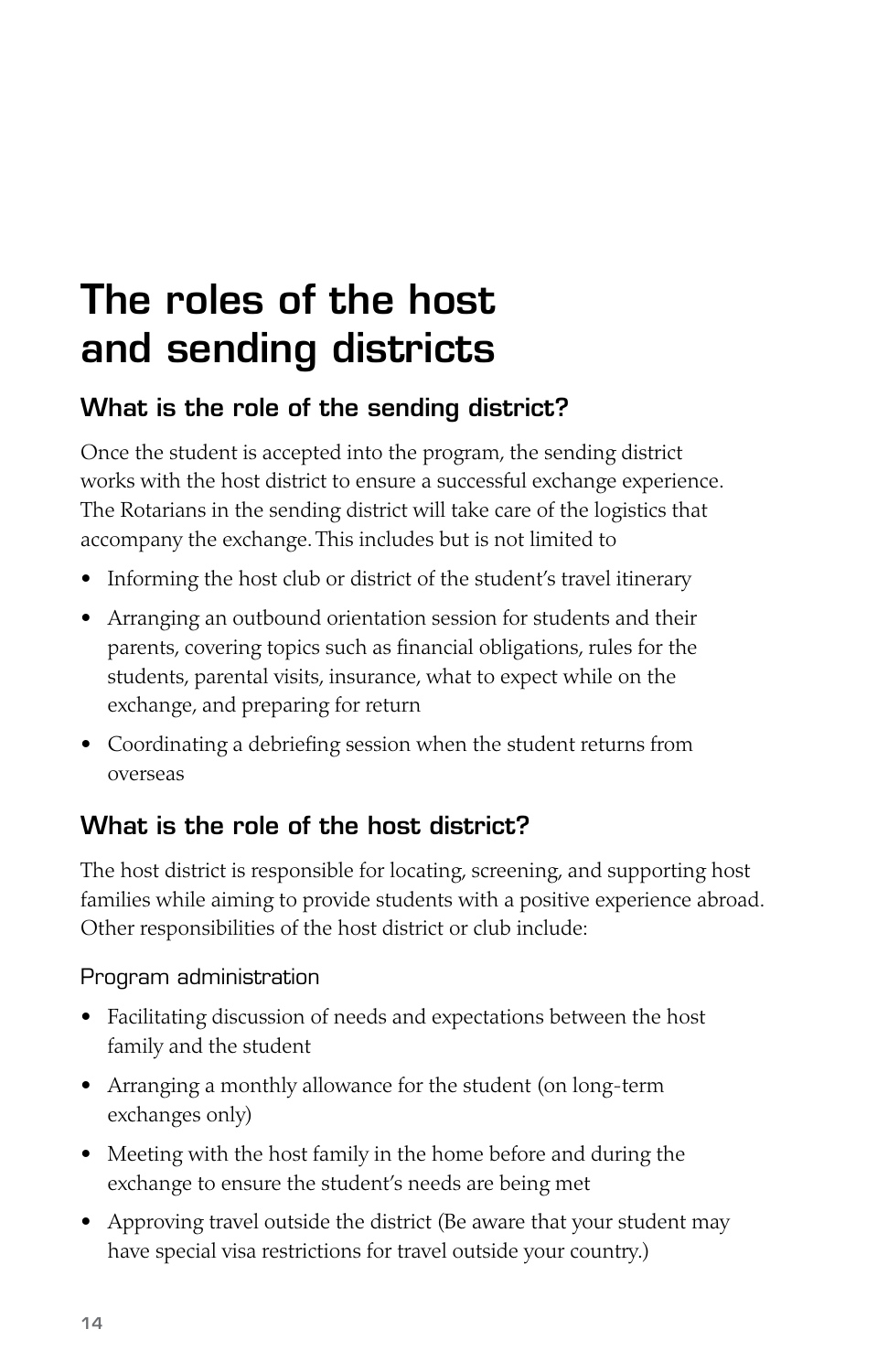#### School

- Regularly communicating with the student's guidance counselor and teachers
- • Arranging enrollment, paying for tuition, and addressing other educational matters with the local secondary school (for long-term exchanges)

#### **Training**

• Conducting an orientation for inbound students covering topics such as logistics, finances, rules, and parental visits



• Creating and maintaining policies and procedures to protect students from sexual abuse and harassment

#### **Activities**

- Encouraging student attendance at weekly club meetings, fundraisers, and service projects, and student participation in many club events
- Encouraging the student to participate in school and community activities (Before the exchange, Rotarians will learn about the student's interests and should plan to introduce the student to groups involved in related activities.)
- • Organizing social and cultural functions for the student

#### Student support

- Meeting the exchange student on arrival
- Providing a 24-hour point of contact and a list of local resources
- Maintaining contact with the student and host families during the exchange through the Rotarian host counselor
- Arranging transportation to and from mandatory Rotary club and district events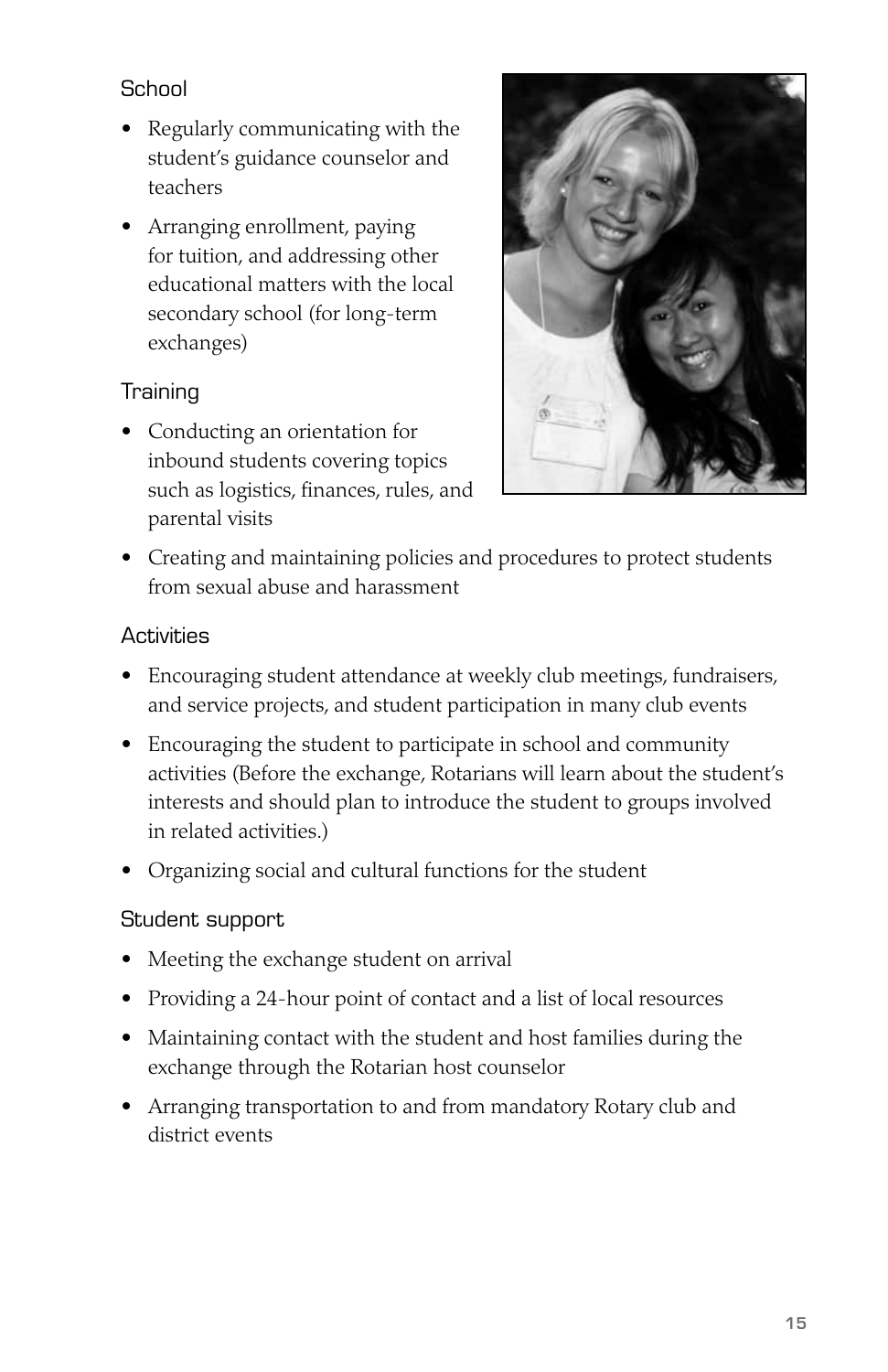# Youth protection

#### What safety precautions are taken?

Both the host and sending districts must be certified by Rotary International to participate in the Youth Exchange program. The certification program supports student safety by establishing requirements for youth protection and best practices in exchange program operations. All districts adopt the following Statement of Conduct for Working with Youth in addition to developing an extensive district abuse and harassment prevention or youth protection policy.

### **Statement of Conduct for Working with Youth**

Rotary International strives to create and maintain a safe environment for all youth who participate in Rotary activities. To the best of their ability, Rotarians, Rotarians' spouses and partners, and other volunteers must safeguard the children and young people they come into contact with and protect them from physical, sexual, and emotional abuse.

# How to apply to be a host family

### How do I apply to become a host parent?

Generally, host parents must complete a written application, which includes program rules and requirements, a signed compliance statement, and authorization for reference checks. Because the program is decentralized, however, the application process varies from district to district. Contact local Rotarians for details.